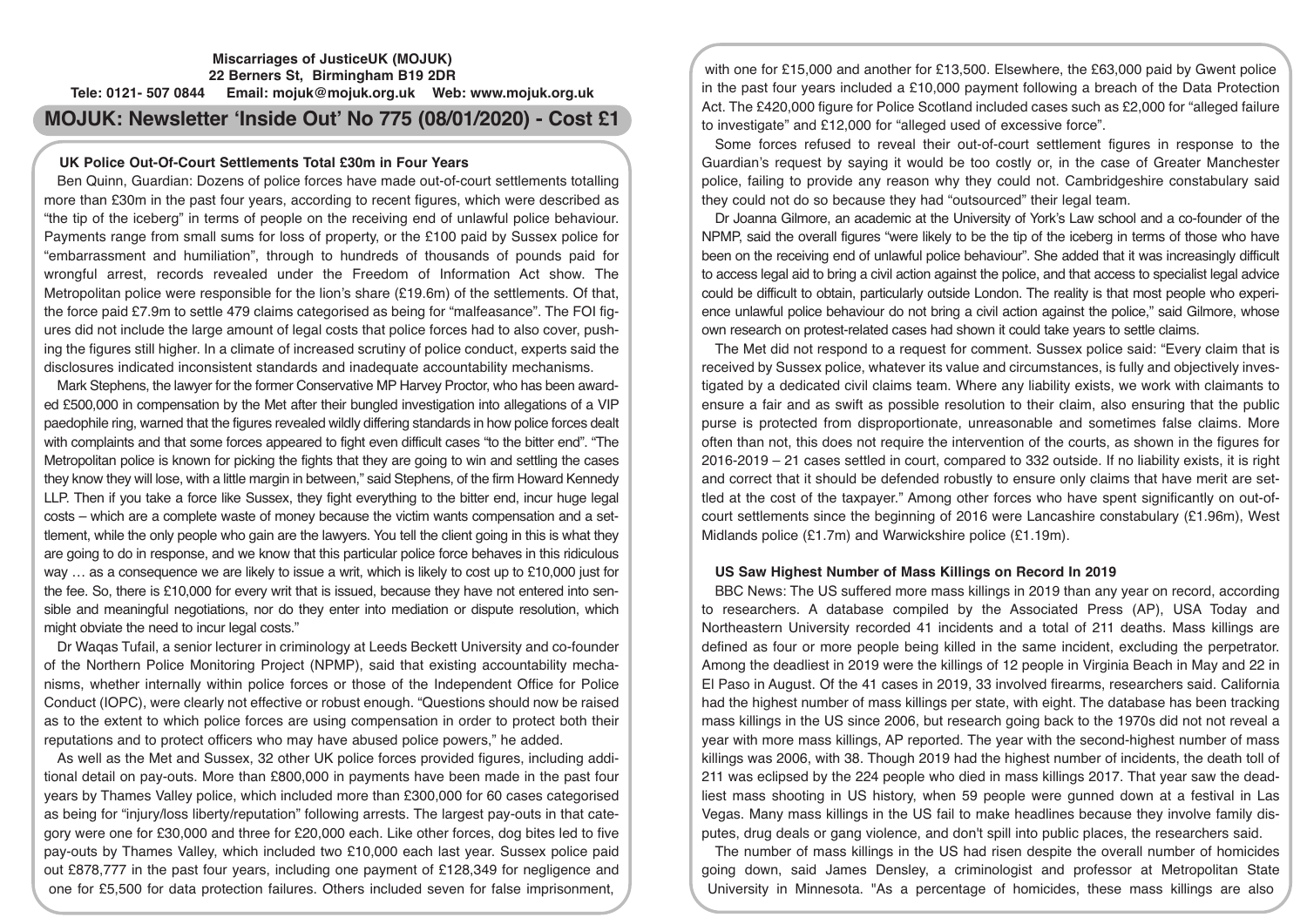accounting for more deaths," he told AP. Prof Densley said he believed the spike was partly a consequence of an "angry and frustrated time" in US society, but he added that crimes tended to occur in waves. "This seems to be the age of mass shootings," he said.

Gun ownership rights are enshrined in the second amendment of the US constitution, and the spike in mass shootings has done little to push US lawmakers towards gun control reforms. In August, following deadly attacks in Dayton, Ohio, and El Paso, Texas, President Donald Trump said "serious discussions" would take place between congressional leaders on "meaningful" background checks for gun owners. But Mr Trump quietly rowed back on that pledge, reportedly after a long phonecall with Wayne LaPierre, the chief executive of the National Rifle Association - a powerful lobby group which opposes gun control measures. Speaking to reporters after the call, the president said the US had "very strong background checks right now", adding that mass shootings were a "mental problem".

Earlier this month, presidential candidate and former US Vice-President Joe Biden used the seventh anniversary of the Sandy Hook school shooting to renew a call for tighter regulations. Mr Biden's plans include a ban on the manufacture and sale of assault weapons and mandatory background checks for all gun sales. Another Democratic presidential hopeful, Elizabeth Warren, outlined plans earlier this year to reduce gun deaths by 80% with a mixture of legislation and executive action. Ms Warren has also called for stronger background checks, as well as the ability to revoke licences for gun dealers who break the law.

## **Prisons Chaos Fuels Massive Legal Costs as Violence Surges**

Michael Savage, Guardian: Boris Johnson is under renewed pressure to deal with the prisons crisis after it emerged that the chaotic conditions are behind a £30m-a-year bill for legal claims. Figures obtained by the Observer reveal that the prison and probation service in England and Wales has paid out more than £85m over three years for issues such as attacks on staff and prisoners, lost and damaged property, accidental personal injury and delays to inmates being released. Lawyers and prison experts blamed fewer and inexperienced officers struggling to cope with overcrowded and often violent jails. They also warned that the government's plans for more police and harsher sentences risked making the prisons crisis even worse. Some 14 officers had to be treated after an outbreak of violence at Feltham young offender institute in west London on Friday 27th December 2019. The Ministry of Justice said the disturbance lasted about 25 minutes. A report on the centre published in the summer identified high levels of violence and self-harm.

There have been repeated warnings about conditions inside many prisons, with violence against prison officers at a record high. There were 10,424 assaults on staff in the 12 months to June, an increase of 10% on the previous year. Recent cases include a new officer requiring stitches in the neck after being attacked with a razor blade, another being doused with sugared boiling water, and an officer's car being torched in a prison car park. Staff have been attacked with weapons fashioned from food trays, toilet brushes and wood screws.

Nick Hardwick, a former chief inspector of prisons, said: "The prison system is in crisis. The awful level of violence and self-harm, and the extraordinary compensation figures, are signs that significant parts of the prison system are out of control. "Boris Johnson's promises of longer sentences for serious offences and more police will lead to a new surge in the prison population and pile more pressure on an already struggling system. They will not be able to get new prisons built or suitably experienced staff in place in time to cope with these additional pressures. I know that senior staff in the prison system are extremely concerned. They are right to be."

Her Majesty's Prison and Probation Service resisted a lengthy campaign that tried to force it to reveal the cost of legal action taken by officers and inmates as a result of prison violence. However, the service did reveal the overall amount it had paid out in litigation claims. The bill came to just over £26m in 2016-17, rose to £29.3m in 2017-18 and increased again to £29.7m in 2018-19. Prison officers and reform campaigners suggested this was further evidence of a service under intense strain. The most recent annual review of prisons found that violence against both staff and prisoners had increased at more than half the jails inspected over the previous year, while in some prisons the figures had doubled.

The prison service said that litigation costs covered a range of areas outside of violence, including lost property and personal injuries as a result of accidents. It added that the government had committed to spend £2.75bn to help improve safety and create 10,000 extra prison places. The figures included data relating to claims brought over a number of years, which were settled in the past three years. "We are taking action to reduce the cost of compensation to the taxpayer by addressing issues in prisons that can lead to claims and improving our case handling," a spokesman for the prison service said.

A huge reduction in prison staff ordered by the coalition government of 2010 to 2015 has been blamed for the deterioration in the conditions inside prisons. While officer numbers are increasing, Nick Davies, from the Institute for Government, said that the inexperienced workforce was a "likely cause" of the rising legal bill. Mick Pimblett, from the Prison Officers' Association, said there was now a "vicious circle" within prisons and called for more protection for staff. "They can't recruit staff or retain staff," he said. "That means you have to lock the prisoners up for longer without purposeful activity. They then become frustrated. When they become frustrated, they become violent."

Hardwick said: "The main cause of the crisis has been the loss of experienced staff. Prison security depends much more on relationships between staff and prisoners than it does on locks and bars, and effective relationships require experienced staff. Staff numbers were cut by 25% after 2012. The cuts are now being reversed but new staff are leaving almost as fast as they are being recruited." The prison service spokesman said: "We successfully defend two-thirds of claims, and when prisoners are awarded compensation we make sure they pay their victims back first. We are spending an extra £2.75bn to improve safety in our jails – creating 10,000 additional prison places and introducing tough airport-style security to clamp down on the illicit items which fuel violence."

#### **Legal Aid Tussle Over Grieving Families Who Crowdfund Inquests**

Owen Bowcott, Guardian: MoJ documents show an official denied legal aid to all bereaved relatives who use crowdfunding. Photograph: Oli Scarff/Getty Images Internal Ministry of Justice documents revealing an official denying legal aid to any bereaved relatives who resort to crowdfunding for inquests have opened up a dispute over who pays for lawyers to expose the truth of what occurred. Email trails obtained by the organisation Inquest, which supports families at coroners' courts, highlight conflict over the department's refusal to pay automatically for representation in cases where state agencies have been involved in a death. The documents also show officials explaining the difficulties of making consistent decisions about paying for travel to court as well as a Legal Aid Agency (LAA) caseworker admitting rules impose a "burden" on some bereaved individuals. Elsewhere, officials were reminded they must take an official review "seriously".

Although taxpayers' money is available for lawyers representing police and prison officers during death in custody cases, for example, relatives are not always provided with legal help to guide them through complex processes at a time of grief. The advent of online crowd-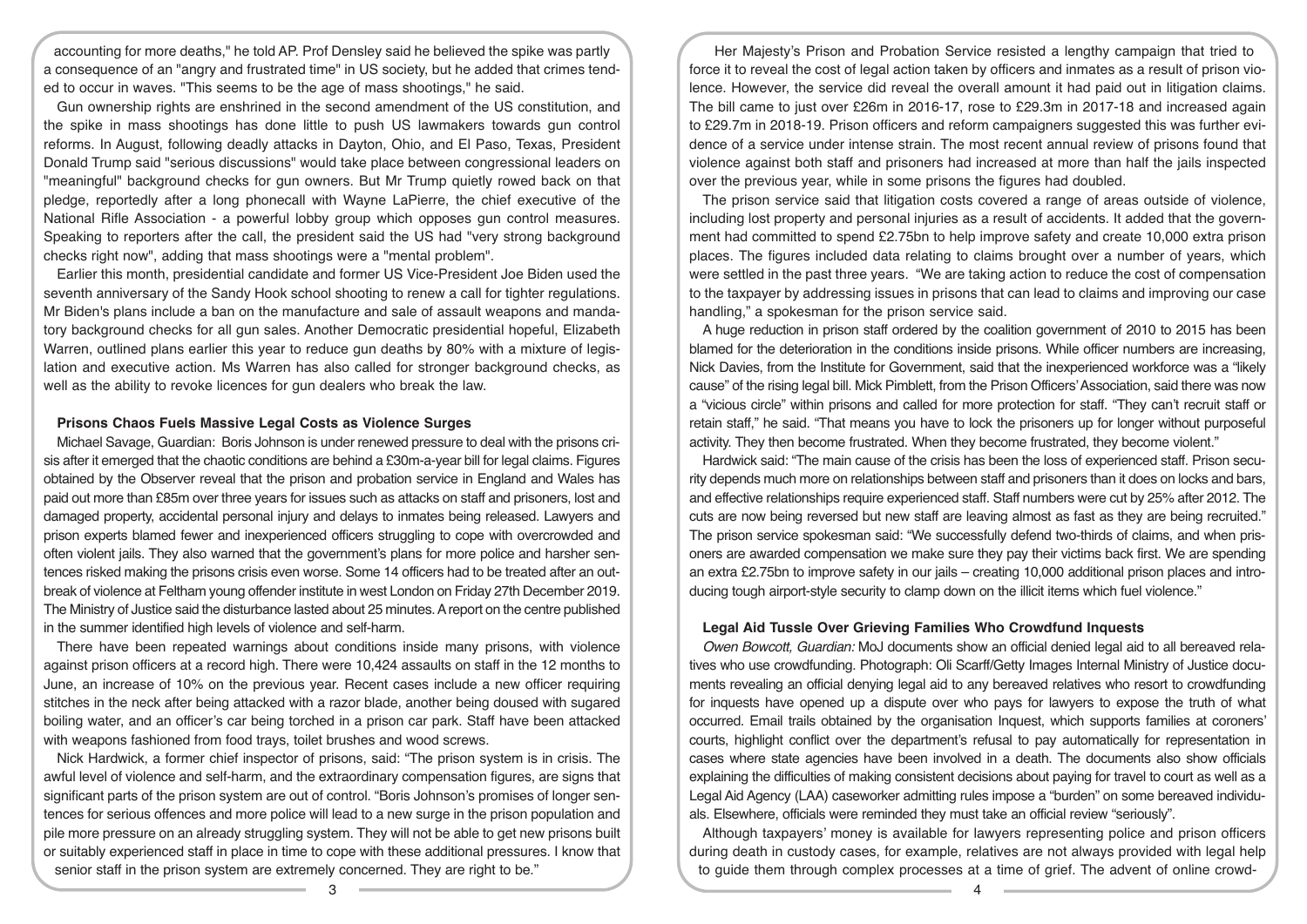funding has complicated the already protracted procedure. A Ministry of Justice spokesperson told the Guardian: "There are cases where we have given legal aid where people have crowdfunded. It depends on how much they have raised." But the MoJ emails, released in response to freedom of information requests submitted by Inquest, show a different response. In one email, a senior official observed: "There is a trend of crowdfunding now for some highprofile inquests – so if that happens we don't fund."

That assertion appeared to be an outright rejection of any applications where families are reduced to seeking help online to pay for legal representation – so that they can find out what happened to loved ones – whether or not they raise any funds. The documents, dating from late 2018, show civil servants gathering evidence to defend the LAA's position. The review, published in February, came down against introducing "non-means-tested legal aid for inquests where the state has representation". The cost of provision was estimated at between £30m and £70m a year; Inquest has argued it would cost closer to £5m. That decision was reached despite a review of the Hillsborough inquest by the Right Rev James Jones, a former bishop of Liverpool, which backed awarding funding for the bereaved to have full legal representation at inquests in which public authorities were represented.

Both the previous chief coroner, Peter Thornton QC, and the current chief coroner, Mark Lucraft QC, have supported calls for legal aid to be provided to families at inquests in which the government pays for lawyers to represent police officers or other state employees. The Labour party has also pledged to grant automatic legal aid in such circumstances. One email exchange between civil servants on 12 December last year noted that the minister, Lucy Frazer, "has asked for more substantial responses to the evidence below. Please can you provide some suggestions for further lines on this. It just needs to be baulked [presumably 'bulked'] out so that it's clear we're taking it seriously…"

There has been criticism of alleged inconsistency in LAA decision-making. One official insisted cases were decided on each one's "individual facts" but then went on: "There should not be cases where there is inconsistency but often two cases are not identical. We do, however, sometimes grant travel expenses to one family member if we consider it to be reasonable to do so in all the circumstances of the case – it is about allowing the family to participate in the process." A damaging admission was contained in answers to a survey filled out by an LAA caseworker in which he or she was asked to recommend improvements to the process. The response read: "The process of the means assessment [for legal aid entitlement] is generally for single-party action and does not encapsulate the fact that the majority of inquests are class actions as families are involved in the process by way of their parents, siblings and children. If one family member isn't eligible it can fall on them to shoulder the burden of contributions or pay for the legal advice themselves…"

INQUEST argues that the application forms for exceptional case funding certificates are unduly complex and intrusive. Applicants are required to disclose their ethnicity, marital status, property ownership, mortgages, value of their home, savings, income, partner's income, childcare costs, tax liabilities, benefits and maintenance payments. Wage slips, bank statements, pensions, rent books and student loans can all be inspected. The forms also require applicants to agree that any "contracted solicitor [has] a first charge on any money or property (or costs) which I recover … in relation to the matter for which I am being advised". There are both means and merits tests. Because the means-test thresholds for legal aid entitlement has not been raised for years, increasingly few applicants qualify. Often they are required to make contributory payments which are so high that they go without representation or opt to pay pri-

vately. In one recent case the family of Charlie Nokes, who died in Peterborough prison in 2016, found the application process for exceptional case funding for legal aid so difficult that they resorted to crowdfunding to pay for a lawyer. The MoJ said some payments were made on the merits alone of some cases. Asked about the specific comments in emails, an MoJ spokesperson added: "These comments have been taken out of context and misinterpreted."

Deborah Coles, the director of INQUEST, said: "These documents are illustrative of the Ministry of Justice's cynicism and lack of respect to the testimony of bereaved families and those working with them. Those involved appear content with maintaining an unjust system, rather than properly considering the overwhelming evidence on the need for fundamental reform. Crowdfunding is a response to the desperate and uncertain position bereaved families are left in by the Legal Aid Agency and Ministry of Justice, not an alternative to a fair system. It is particularly shocking to see officials wishing to penalise families who have been able to fundraise. Non means tested public funding of inquests into state related deaths has the potential to make a real difference to the bereaved, the quality and preventative potential of inquests, and the administration of justice. The incoming government must act to end this injustice."

## **The Open Justice Principle – the Clue is in the Title**

Lucy Reed, Transpararency Project: A little while ago we wrote about a case called Cape v Dring. It wasn't a family case at all, in fact it was something to do with asbestos, and the reason we wrote about it was because it dealt with the principles that apply to applications for sight of documents produced in the course of a court case under the 'open justice principle'. Although it didn't apply directly to family court cases, where the privacy rules make the context rather different, we thought that it might have some potential relevance in family court cases where a journalist wanted to see documents to help them understand, scrutinise and report upon a case that raised issues of public interest.

We haven't yet seen Cape v Dring being directly used in this way, but in a judgment recently published we can see how a judge dealing with a Court of Protection matter has had to wrestle with it. The Court of Protection deals with decision making where a person may lack capacity to make that decision – in this case the issues were about the management of a family trust by  $Z$ (the person the court had accepted lacked capacity). The case is called Re Z [2019] EWCOP 55, and although the case was dealt with in private, the judgment was published by the judge because it was an example of the Cape v Dring guidance being applied in a different context.

The acts of Z are somewhat unusual and not obviously about the principles of open justice at all. The open justice principle and the Dring guidance can potentially be applied in cases heard in private, but usually one would expect applications for access to documents to be made on the basis that the documents would be used for some public purpose, such as the reporting of the case – and that either the documents or the contents of them would be made more widely available in some way, so that the process was more transparent. Here though, a family member (JK) who had elected not to take part in the case, and who had rejected efforts to give him information about what had happened to his father and why by those who were involved, decided after it was all done and dusted that he wanted to see the documents after all. There were several types of document the son wanted to see :

Firstly, JK wanted to see the medical reports which had formed the basis of the decision that his father Z lacked capacity. It isn't entirely clear why he wanted access to these documents, since he apparently didn't want to challenge the decision his father lacked capacity, and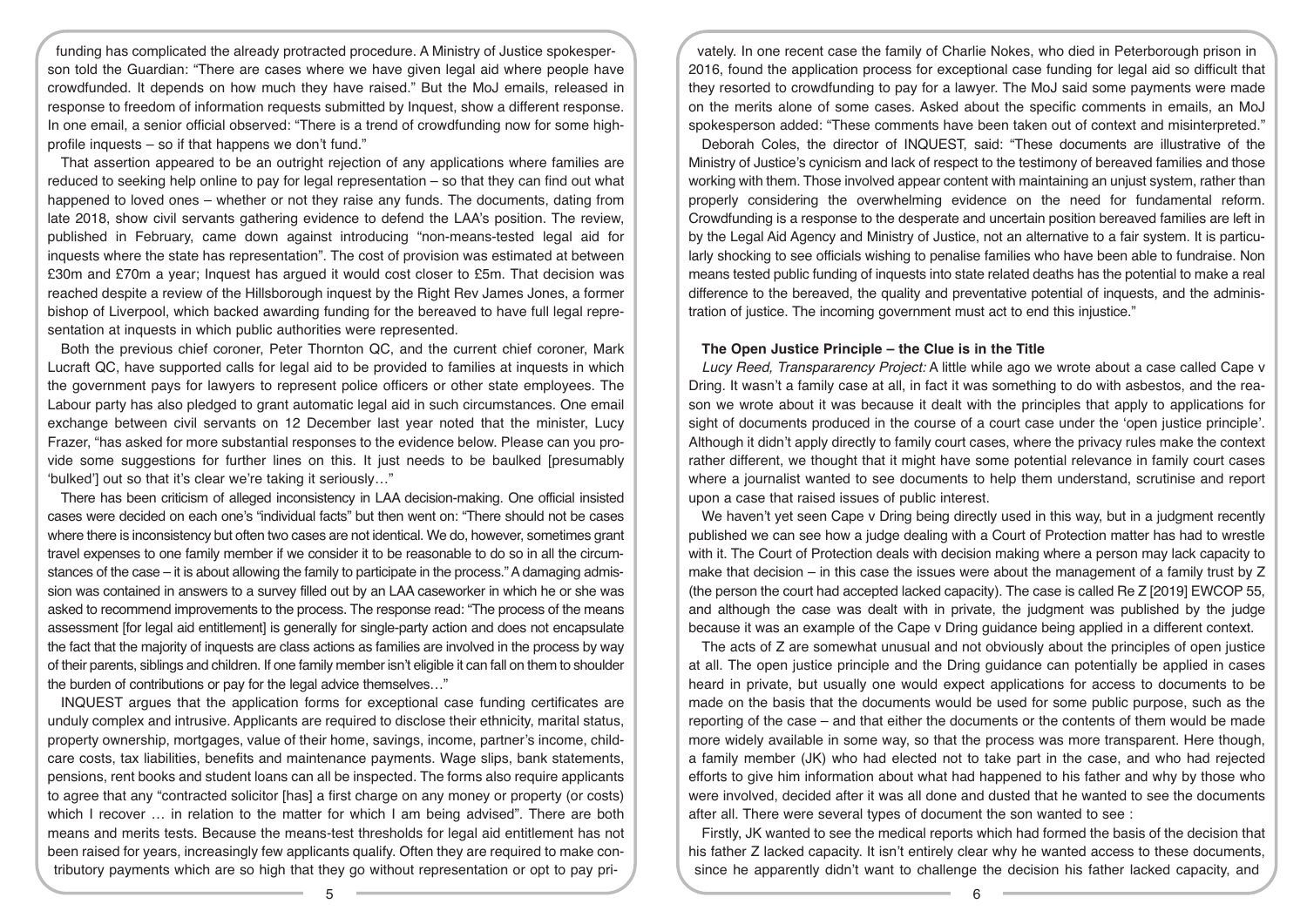even though the medical expert was available for cross examination, JK didn't take that opportunity. The judge seems to have thought this was more about making a point and the son feeling like he'd 'won' the point, and didn't think there was any real justification for imposing an order on the parties to the case, since they had been and continued to be willing to give the son information about his father's condition. The judge said, I also suspect that this application for disclosure is being brought and resisted for reasons which go beyond the legal arguments deployed before me. JK plainly feels excluded and wants the court to make orders in his favour and against AB, EF and GH which he will be able to see as a vindication of his position. However, when I am asked to make a compulsory order, an applicant must establish the grounds for such an order. In relation to the medical evidence which is sought by JK, he has not persuaded me that I should make that order. As regards the continuing relationship between JK and his family, I do not consider it is appropriate for the court to make an order, which is not otherwise justified, just for the purpose of allowing JK to claim vindication.

Secondly, JK wanted to see documents relating to the orders made about powers of attorney (concerning the management of Z's affairs, including the family trust). Here matters were agreed and so the evidence was never tested, but the court had to formally approve the order. The judge didn't accept this application either, largely because it would be likely to exacerbate family conflict, which had already badly affected Z, but also because the son had not really managed to articulate why he needed it. Here, the judge said the open justice principle was just not engaged at all and Although I could order disclosure of these documents if there were strong grounds for thinking that such an order was necessary in the interests of justice, there are no such grounds and, indeed, JK's application was not put that way.

Finally, JK said he wanted to see some documents concerning the matters that were resolved by agreement, and which didn't require an order of the court – so he could better understand why the case was originally held in private. This was odd, because JK himself had asked for his application to be held in private, and the judge thought he understood very well why that was appropriate – because his father was vulnerable. He said,…it is obvious why the original proceedings were in private. It was for the same reason as all parties, including JK, asked for the hearing of this application to be in private.

He then argued he wanted to see documents in order to scrutinise what happened in the original case, which the judge took to refer to scrutiny of the court's decisions – but the judge noted the decisions the court made were really very limited and in any event they were explained in the judgment on JK's application. JK wanted to see documents produced by one of his siblings, it appears because JK wanted to see what had been said about him by the sibling and why he had been excluded from a committee involved in managing the trust. However, this didn't cut much ice because it was clear the court had played no role in JK's exclusion from the committee, which had happened before the court case had even started – and so that had nothing to do with the court or open justice either.

In short, the court declined to make any orders that JK should be provided with documents from the court case. Although the judge manages to avoid having to make findings on many matters of factual dispute concerning JK's conduct it is very clear from the judgment that the judge was not impressed by JK's conduct towards his father, or his application – on any basis, the judge thought, JK's conduct were not creditable and did not reflect well upon him. In particular the court was concerned about an incident where, notwithstanding his father's vulnerability to influence, he had attempted to secure a large sum of money from the trust for

legal fees, by flying his father to Switzerland in order to authorise that payment.

It is submitted on behalf of JK that it is in Z's interests to reduce conflict in the family. I am sure that is right and that is the wish of AB, CD, EF and GH also. However, I do not see how disclosure of a substantial number of documents to JK will serve to reduce conflict. The way to reduce conflict, so far as the subject matter of this application is concerned, is for JK to engage in a mature way with Professor Howard [the expert in old age psychiatry who the court had relied upon and who was treating Z] and if he genuinely wants to know more about the course of the earlier proceedings, for JK and his solicitors to ask Macfarlanes [solicitors] for information. It is not good enough for JK to say that he wants something and when that is not agreed by others for JK to say that the court must make an order in his favour to avoid conflict. JK can only obtain a court order in his favour if he demonstrates proper grounds for such an order.

In essence the court told JK that he should grow up and engage 'in a mature way' with those looking after his father's health and affairs, and those who were responsible for running the trust, who were quite willing to provide him with information. JK's suggestion that he needed the report to explain the court's decision to his father was also dismissed as being contrary to Z's interests. He didn't have the capacity to understand his illness any more.

This seems then to have been an application that was more about conflict between family members, and about a son who felt he had been wrongly excluded, than it ever was about open justice. JK wanted the documents for his own (unclear – but essentially private) purposes, not to further the wider interests of open justice, and although the judge quite properly gave detailed consideration to the facts before dismissing the application (particularly since JK could have been entitled to the documents if he'd asked to join the proceedings at the outset), his application after the conclusion of a case dealt with entirely in private just didn't bring with it the sort of justification that the Dring guidelines make clear is necessary in cases where the court has not ruled on disputed matters at trial. There is a strong sense throughout the judgment that JK's pursuit of his application had the effect or intention of making mischief for the family, that he had lost focus on the interests of his father – and that the court was reluctant to allow the process to be used to fuel the conflict or give JK any sense of righteousness that might spur him on to take further action that might cause further stress or distress to Z.

### **Justice for Walid Habib**

My brother, Walid Habib is currently serving a 33 year sentence in prison. He was wrongfully convicted in 2015. Walid was set up by Essex police, his case was flawed start to finish. Essex police fabricated and planted evidence. The Judge, HHJ Christopher Ball QC, was very biased and not fair towards Walid. He cannot read or write and was not provided with any help from the court to follow the court proceedings and the case involved lots of paperwork and he did not know what was going on.

HHJ Ball QC summarised in a wholly biased and unfair way towards Walid to the extent that the barristers of the co-defendants actually left the court in disgust stating they were shocked by the tone and content of the summation. There has been a big miscarriage of justice and Walid has been convicted for crimes that he did not commit and received excessive consecutive sentences for those offences. At the very least the Judge should have run both cases concurrent as they both relate to the same case and the sentences should have been concurrent.

There are many people who have committed horrific crimes who have received lower sentences. Essex police were corrupt, planted fabricated evidence, tampered with witnesses and ensured Walid did not have a fair trial. Essex police need to be investigated by the police complaints commissioner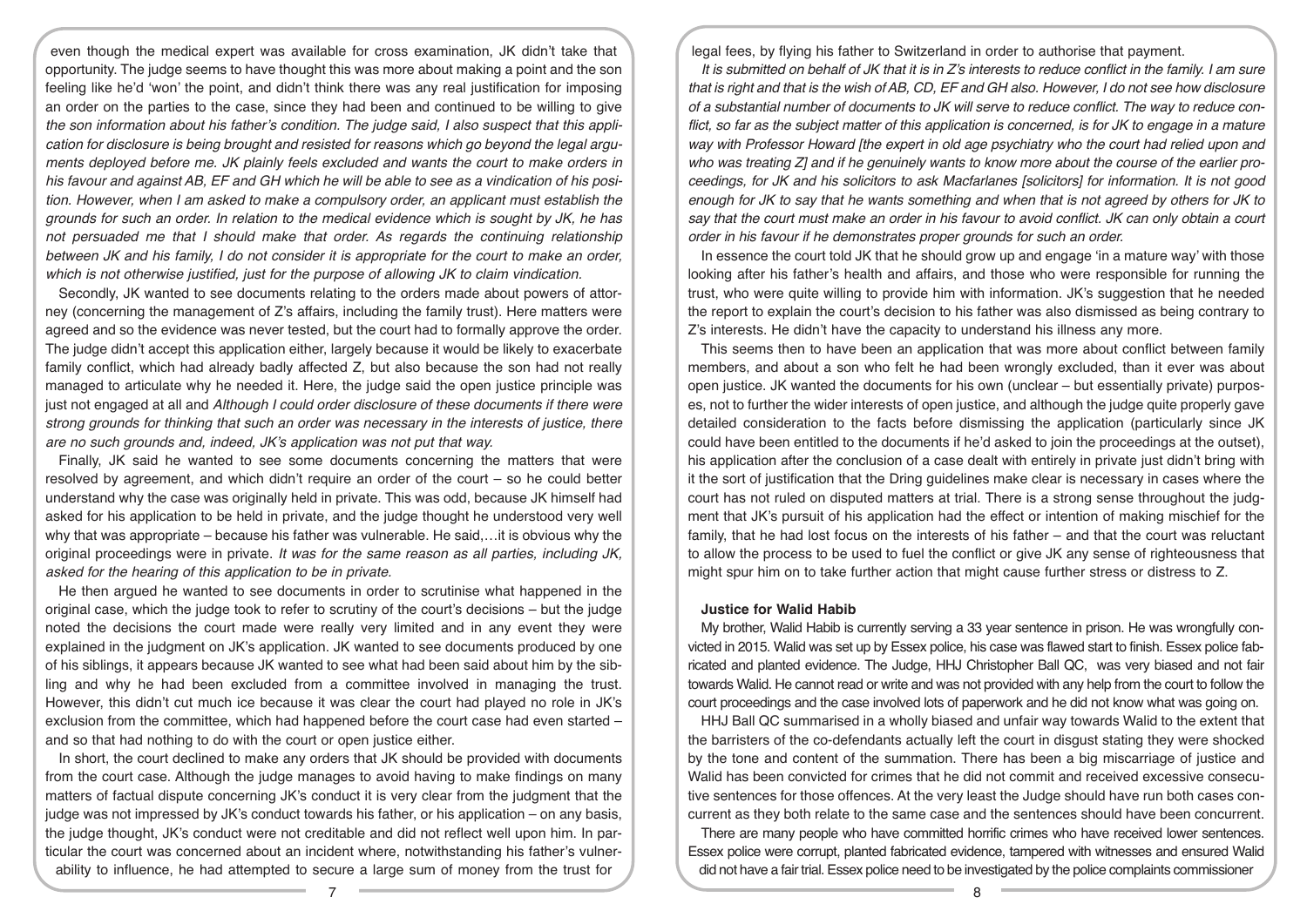as they have not acted in the way they should. The Judge was very unfair and very biased towards Walid and seemed to be working in collusion with Essex police, who are the most corrupt police force that I have come across. This case raises many questions and concerns as to why a crown court Judge and Essex police conducted the trial the way they did. The sentence he has received is barbaric and very excessive. The trial was prosecution lead and Walid had no chance. Please take out a few seconds to Sign this Petition https://www.change.org/p/uk-parliament-justice-for-walid-habib

The Trial: HHJ Ball QC summarized in a wholly biased and unfair way towards Walid to the extent that the barristers of the co-defendants left the court in disgust stating they were shocked by the tone and content of the summation. One of the co-defendants {Mohamed Suleman) had a finger print on the gun but this was not even mentioned in the summary and he was found not guilty. Walid who only had one finger-print on a DVLA document for a car that he purchased was found guilty on purely circumstantial evidence and the biased conduct of the judge and sentenced to 15 years.

He was subsequently sentenced for conspiracy to pervert the cause of justice on 31/07/15. He was further sentenced to 18 years by HHJ Shorrock, this sentence is to run consecutive to the Chelmsford matter although the offences are directly related and it seems to be extremely prejudicial to have run this trial and sentencing separate to the earlier case. Walid appealed this second case and had 4 years reduced {total 14 years) to run consecutive with the 15 years. The Chelmsford case was appealed claiming the sentence was excessive and I believe that the judge was biased. This appeal was not taken beyond a single Judge who denied the appeal.

Grounds for appeal which weren't put before this judge are: • The fact that evidence in Walid's favour was tampered with -this was proven in court e.g. a tenancy agreement that the police had handwritten Walid's phone number on was presented to the jury as evidence that the document was Walid's. • A defence witness (Keeley Bowden, a girlfriend of one the co-defendants) who was vital to the case - her address was used for the DVLA paperwork by Anthony Hames - was taken into 'protection' against her will by Essex police and was deliberately prevented from appearing at the trial. The prosecution claimed she was scared to appear and give evidence, yet she had tried to attend of her own accord but the prosecution told the court ushers she was not required - this was not the prosecutions decision to make and the defence team were not advised that she was at the court. Her evidence should be deemed 'new evidence' as she wasn't allowed to give it in the first trial and thus this provides grounds for the appeal.

• New evidence of Tony Terry who was not called to give evidence at the trial. He was convicted for car ringing at Danes road; he is the business partner of Anthony Hames (Walid's co-defendant on the Chelmsford case). He would have confirmed that he and Anthony Hames were running the business and that they used Walid's details without his knowledge. • Walid is not able to read or write so he could not have filled out the DVLA paperwork. • Rajiv Kundra {owner of the Danes road industrial estate) - He gave evidence and said he did not know Walid was and he only dealt with Hames and Tony Terry. This was not given the weight it should have received at trial.

• There was no evidence linking Walid to drugs, cars or firearms. The Citroen Berlingo (car that the drugs were found in) belonged to the co-defendant Mohammed Nadeem. He was found in that car with 77 wraps of cocaine prior to the trial but he was NFA'd because Essex police did a deal with him to go QE on Walid. His wife {Attia Ahmed) and landlady confirmed the car belonged to Nadeem, it was parked on his drive way. His wife and landlady did not give evidence; this is new evidence which would have gone in Walid's favour. Mohammed Nadeem was never charged with the drugs or firearms offences even though the evidence showed that the car belonged to him.

• Conflicting police evidence - on scene the police gave different versions of events, one said there was a helicopter and the other said there wasn't. The evidence they gave was not reliable and demonstrated a tendency to make things up. • One police officer said that Walid was working on a car and that his hands were greasy; however, that same police officers note book confirmed that his hands were clean when he was arrested. • Walid was unable to follow and understand the trial due to his inability to read or write. There was a lot of paperwork which he could not follow. The court should have offered him assistance to help him follow the trial.

• Suleman Mohammed {Walid co-defendant) address was used to send DVLA paperwork. His father Claudio Mohammed had an interest in the business and was more involved. He has previous convictions of supplying class A drugs and received a 3-year sentence. This was not brought up in court. • Suleman Mohammed's neighbors address was used by Anthony Hames to send DVLA paperwork- She was not bought to court to give evidence, this is also new evidence that would confirm his tendency to use acquaintances addresses. • The Citroen Berlingo was taken to a garage by Mohammed Nadeem to get fixed. Essex police intimidated the garage owner and told him to give a different version of events and to implicate Walid. They threatened him with harassment and that they would ensure his business was closed down.

• Essex police gave all of Walid's co-defendants a deal that if they stuck together and gave evidence against Walid they would receive a reduced sentence because they would give a letter to the Judge telling him that they have helped with the investigation and the Judge would give a lesser sentence. The judge was given that letter and they did receive reduced sentences. • Anthony Hames had the firearms charges dropped in return for his evidence against Walid. Anthony Hames received four years and all other co-defendants got five years or less and Walid had an excessive sentence of 15 years.

There has been a big miscarriage of justice and Walid has been convicted for crimes that he did not commit and received excessive consecutive sentences for those offences. At the very least the Judge should have run both cases together as they both relate to the same case and the sentences should have been concurrent. There are many people who have committed horrific crimes who have received lower sentences. Essex police were corrupt, planted fabricated evidence, tampered with witnesses and ensured Walid did not have a fair trial. Essex police need to be investigated by the police complaints commissioner as they have not acted in the way they should. The Judge was very unfair and very biased towards Walid and seemed to be working in collusion with Essex police. This case raises many questions and concerns as to why crown court Judge and Essex police conducted the trial the way they did. Walid has a total of 33 years to complete, his release date is 21/02/2028. The sentence he has received is barbaric and very excessive. The trial was prosecution lead and Walid had no chance.

Messages of Solidarity/Support to:

Walid Habib, A8669DE, HMP Lowdham Grange, Nottingham, NG14 7DA

## **Mexico Prison: Cieneguillas Riot Leaves 16 Dead**

BBC News: At least 16 inmates have been killed after a riot broke out at a prison in central Mexico, authorities say. Five others were wounded in clashes at the prison facility in the town of Cieneguillas, Zacatecas state. During the riot, which lasted for about two-and-a-half hours, officials say prisoners fought each other using handguns and knives. Violence is often reported at Mexico's prisons, many of which are overcrowded and dominated by drug gangs. The state security agency said the fight broke out at Cieneguillas' Regional Center for Social Reintegration at about 14:30 (20:30 GMT)